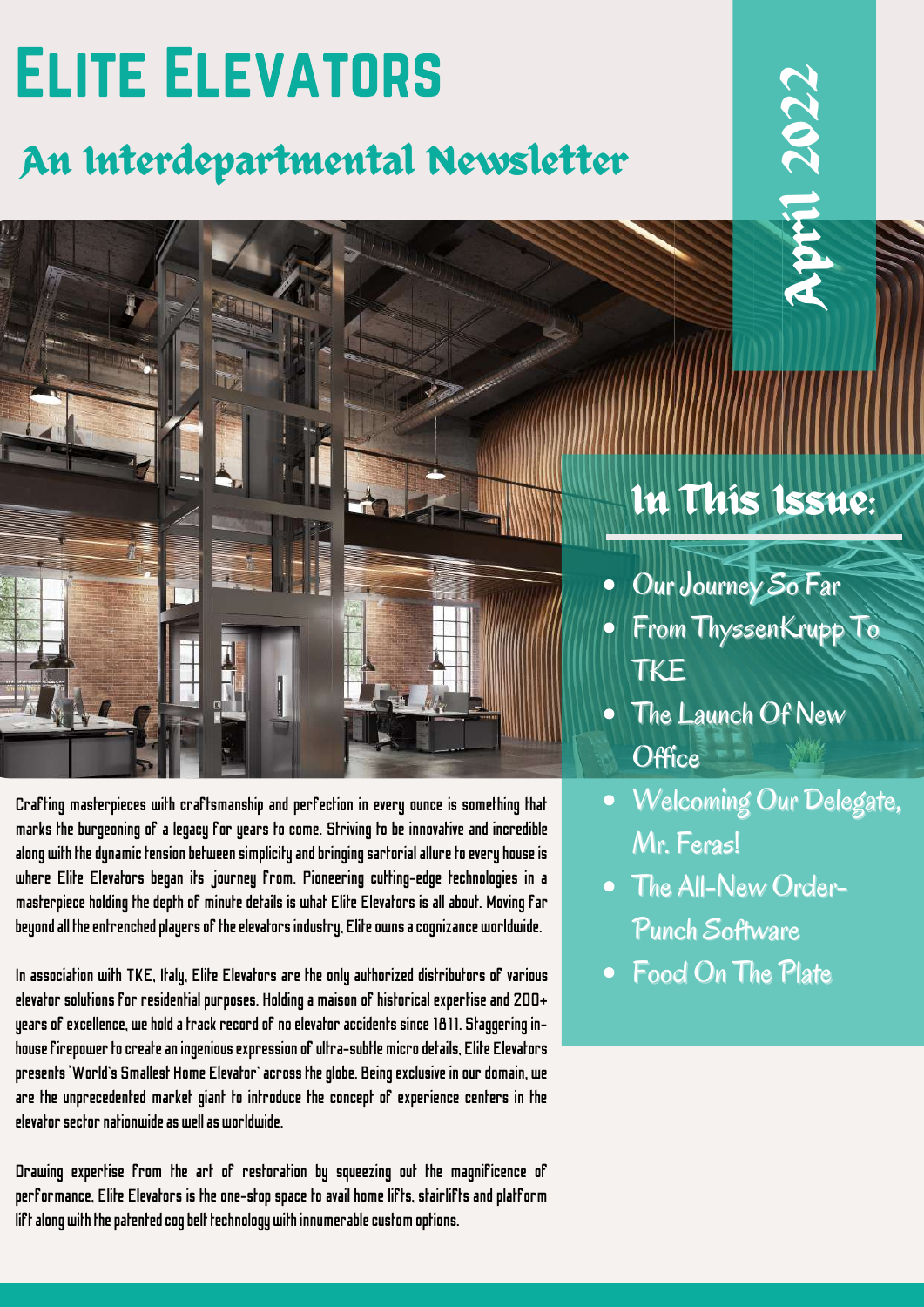

### From ThyssenKrupp To TKE:

Collaborating decades of success stories from all over the world and relentless pursuit of crafting extraordinary transformations via managing the flexibility of brand-new concepts at every pace, ThyssenKrupp announces its stand-alone entity with a new brand, TKE and a new name, TK Elevators. We are the ultimate leading platform for next-gen mobility solutions. These transitions in the names of the brand and the product are the result of the switch over the ownership during mid of the last year. TKE along with Elite aims at strengthening the company's positioning in terms of ensuring mobility solutions at top-notch.

#### The Launch Of New Office

Expansion to multiple horizons along with an enlightened group of people is beyond miracle and that's a charismatic team we possess who relentlessly perform extraordinarily to thrive quintuple. Well, we are not only focused towards the growth of the clients' graph, rather we have ourselves mushroomed to unimaginable heights to a phenomenal mark to get all the elements synced appropriately. Promoting craftsmanship and excellence and offering space to our young minds blended with years of expertise is what led us to move to an even more spacious office.

With a team of 700+ employees, now Elite is all set to move to its new office space at Palavakkam, Chennai, Tamil Nadu. Encouraging a healthy workstation for each and everyone along with a healthy learning as well as a competitive environment is the ultimate motto of Elite.

Let's see the world with a different perspective!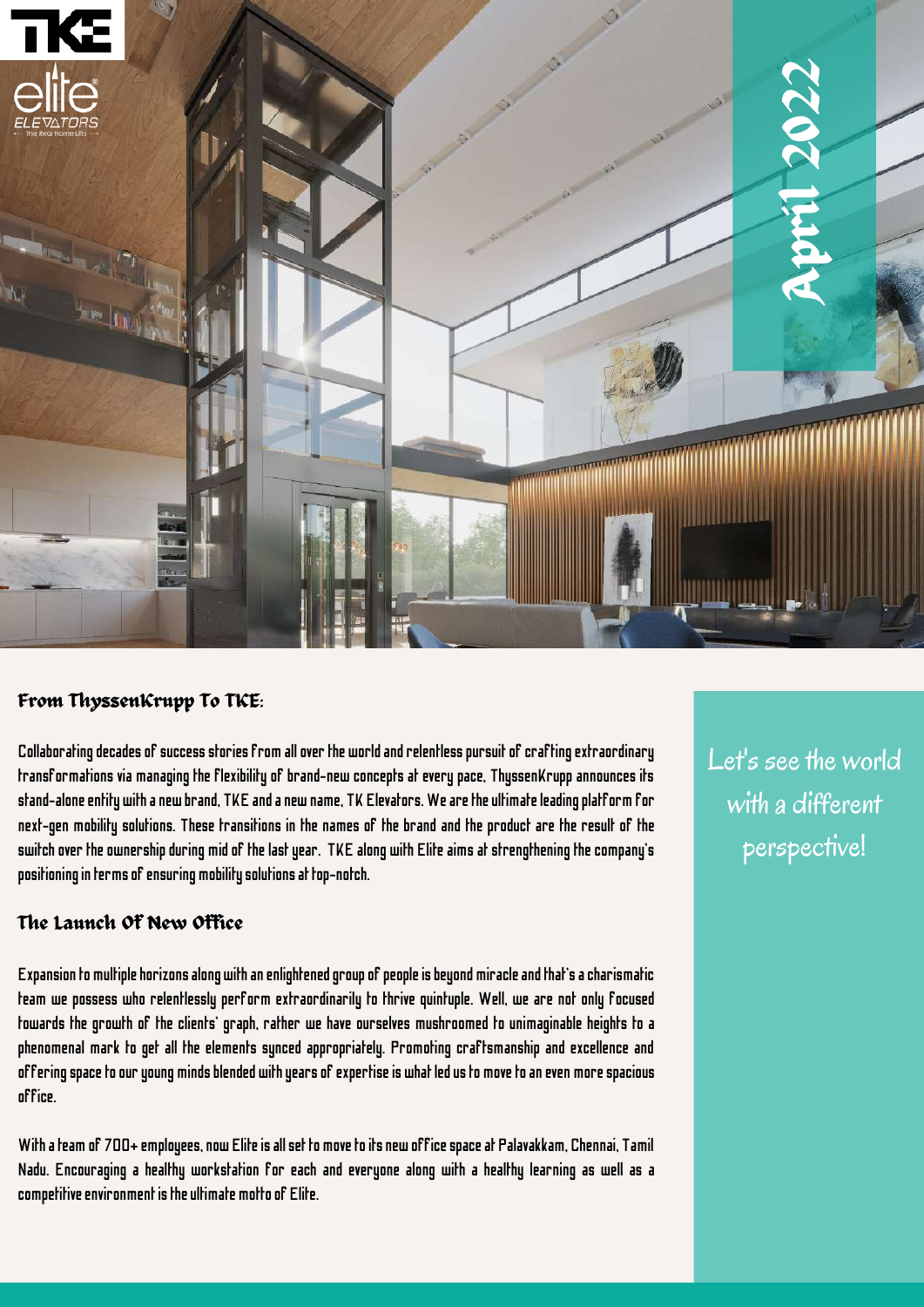

#### Welcoming Our Delegate, Mr. Feras!

The team of Elite is elated to catch up with our delegate, Mr, Feras ElHusari – Regional Sales Head from TKElevators as a part of our partnership visit to our headquarters, based out in Chennai, India. Mr. Feras is dynamic and holds exceptional areas of sales, business development, team building and it's management with the assistance of strategic planning and ensuring a healthy public relations.

#### The All-New Order-Punch Software

The tech-savvy generation of today's world has reached the limits of the sky as it enhances opportunities for exploration of a better space along with making our generation aware and alert. Moving forward with the same perception, Elite profoundly announces our brand new launch of 'Order-Punch' software for enhancing transparency in sales. Implementation of this software will assist the operations department and CRM department and eliminate the hassles of sales department as well.

#### Food On The Plate

Nourishment is an indispensable aspect of living and the survival of a healthy mind. Additionally, the sustainability of a subconscious mind begins with an appropriate intake. Henceforth, marking the beginning of a fruitful mind and proliferating actions with amplified productivity, Elite has initiated 'Food Provisions' amid the premises of the new office. Here, our employees can avail of vegetarian as well as non-vegetarian meals for lunch.

Payment Portal In The Thread:

A payment portal is all in the thread to be live for enhancing transparency in the accounts.